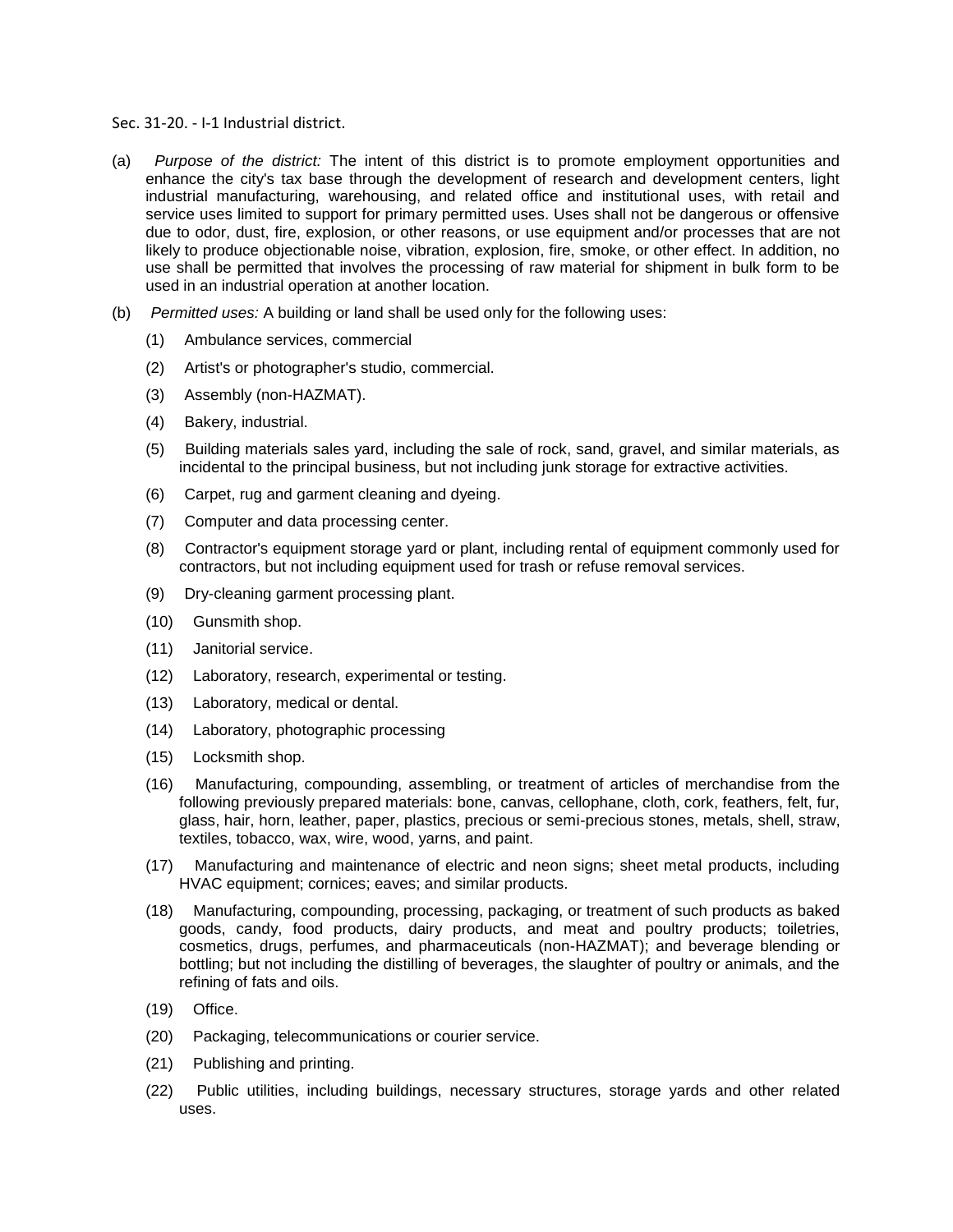- (23) Radio or television broadcasting station.
- (24) Recording studio.
- (25) Research and development (non-HAZMAT).
- (26) School, business.
- (27) School, trade, technical or vocational.
- (28) Self-storage centers, subject to provisions of section 31-33.3.
- (29) Warehouse and wholesale establishment (non-HAZMAT).
- (c) *Permitted accessory uses:* Accessory uses customarily incidental to a permitted use on the same lot, including:
	- (1) Specialized equipment repair related to or compatible with the uses permitted by right in this district.
	- (2) Storage or sale of goods or materials used in or produced by uses permitted by right in this district, subject to applicable ordinance regulations.
	- (3) Retail activities and services that support the uses permitted by right in this district, provided that any such activities are by their nature accessory to the permitted uses in this district.
- (d) *Conditional uses:* The following uses may be permitted as conditional uses if approved by the governing body in accordance with the procedures, guides, and standards of section 31-54.1:
	- (1) Assembly, repairing, rebuilding, reconditioning, performing body and fender work, and painting automobiles, tractors, trucks, buses, and motorcycles, and repairing and retreading tires for the same.
	- (2) Range, shooting, indoor.
	- (3) Stadium or arena, indoor or outdoor.
	- (4) Taxi or limousine operations and service.
- (e) *Prohibited use:* Notwithstanding anything to the contrary in this section, salvage, scrap or vehicle storage yards (auto graveyards) are not permitted within the City of Manassas Park.
- (f) *Utilities:* All utilities shall be installed underground, except control instrumentation and substations, which must be effectively screened.
- (g) *Area regulations:* There are no minimum lot size requirements except as may be required to meet sanitary standards. However, buildings or groups of buildings with the accessory buildings may cover up to, but shall not exceed, seventy (70) percent of the area of the lot, provided that adequate provisions are made for all common property resources, including storm drainage. A minimum of twenty (20) percent of the lot area must be landscaped.
- (h) *Yard requirements:*

| Minimum<br>Front Yard<br>(feet) | Minimum<br>Side Yard<br>Each Side<br>(feet)* | Minimum<br>Rear Yard<br>(feet) |
|---------------------------------|----------------------------------------------|--------------------------------|
| 15                              | 10                                           | $20**$                         |